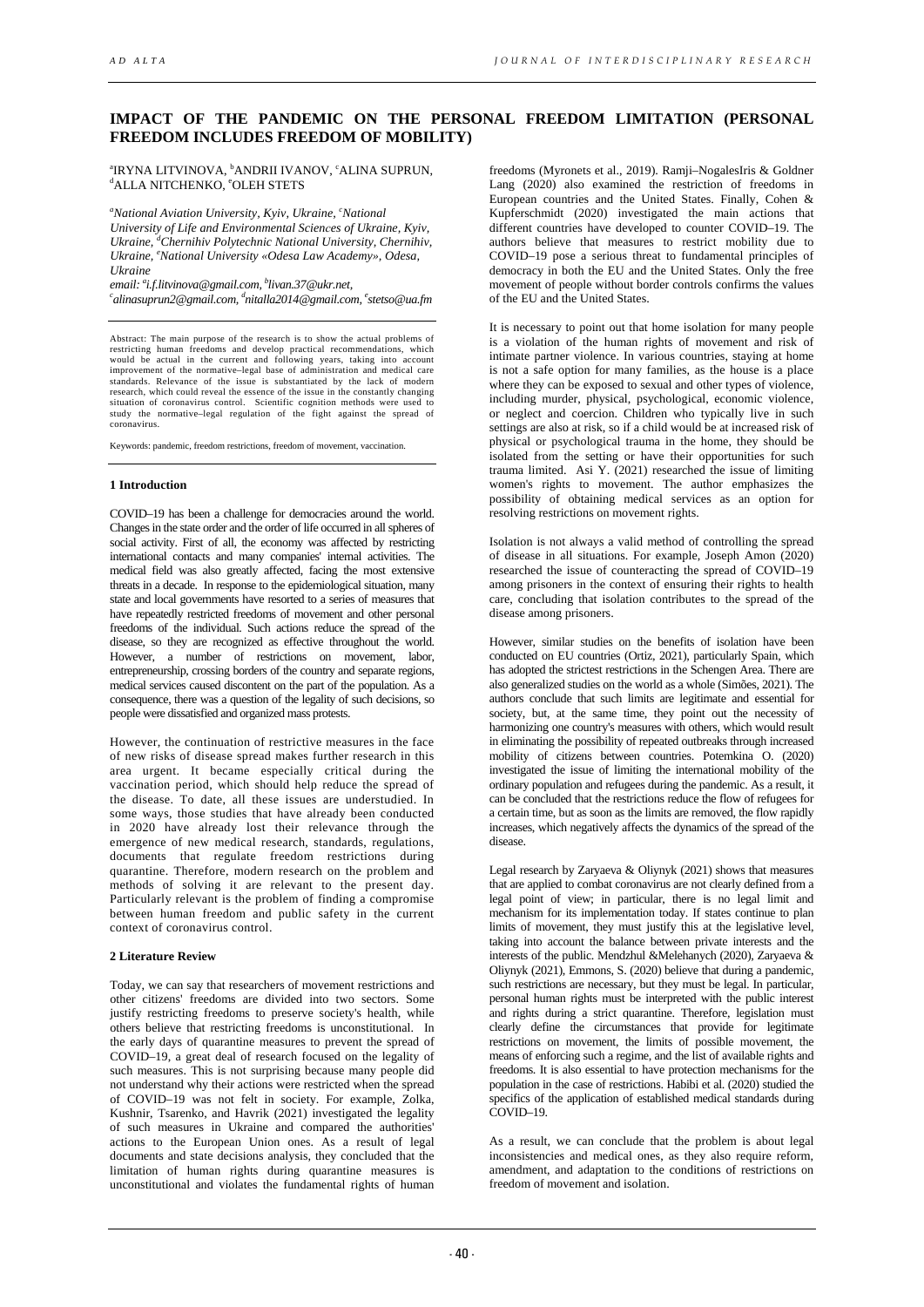Thus, the study's main purpose is to show the current problems of movement and personal freedom restrictions during the pandemic. It helps to develop practical recommendations that would be relevant in the current and next years with the improvement of the administration regulatory and legal framework and standards of medical care to the population.

# **3 Materials and research methods**

The research results are based on the study of legal frameworks that regulate the issue of freedom of movement and other freedoms of populations in different countries. European legislation and Ukrainian legislation are considered (as a practical example of integration and adaptation of European standards to combat the spread of viral diseases). To study the practice of restricting freedom of movement and other personal freedoms in the world, we studied analytical reports and news from different countries, which reveal the essence of the problem in the world and methods of its solution.

Given the information on restrictions, the starting point in studying the impact of the COVID–19 pandemic on the state of protection of citizens' rights and freedoms can be a study of public opinion on the relevant issues. In particular, it assesses the state's provision of human and civil rights and freedoms under conditions of the mass spread of coronavirus infection (COVID–19). It is based on the study of citizens' attitudes toward the consequences of temporary restrictions on their rights and freedoms and the authorities' actions, determining the "limits of admissibility" of such restrictions and citizens' readiness to protect their rights. For this purpose, Repucci & Slipowitz (2020) conducted general research worldwide, and Razumkov Center, with the support of the Representative Office of Hans Seidel Foundation in Ukraine, conducted research "Ensuring human rights and freedoms in Ukraine under conditions of the spread of coronavirus infection (COVID–19): specific features and ways of improvement", the results of which are presented in this research (Razumkov Center, 2020). As a result, it makes it possible to solve problems that could meet the personal needs of certain citizens and the needs of society as a whole.

#### **4 Results**

The study of restrictions on freedom of movement and other freedoms will begin with studying the legal regulation of this issue. Let's start with the studying of European legislation. According to Article 15 of the Convention (1950) for the Protection of Human Rights and Fundamental Freedoms in time of war or other extraordinary circumstances threatening the life of the nation, either party may take measures derogating from the obligations under this Convention only in view of the high level of criticality of the situation. The main condition for imposing restrictions on freedoms is consistency with other obligations under international law. At the same time, the above provision is not absolute because it cannot be a ground for derogating from certain fundamental rights. Due to the international community's recognition of the appropriateness and legitimacy of restrictive measures in certain circumstances, international organizations have begun to emphasize the need to comply with restrictions that will protect health and protect against the arbitrariness of public authorities. For example, experts from the Organization for Security and Cooperation in Europe (OSCE) have noted that despite the priority of protecting the health and saving lives during a pandemic, restrictions must strike a balance between protecting health and respect for humanity.

To meet human rights standards, restrictions or other measures must:

- Be necessary for a democratic society;
- be based on sound scientific evidence;
- be neither arbitrary nor discriminatory;
- be subject to examination;
- be limited in time;
- be proportionate to the objectives to be achieved;

– take into account the differential impact on specific categories of the population or marginalized groups (Identified omissions in realization of human rights in Bosnia and Herzegovina, 2020).

The UN has also noted the observance of human rights and freedoms in the case of quarantine. In several speeches and reports, representatives of the organization repeatedly mentioned certain aspects of rights protection in the context of the pandemic, such as increased censorship, suppression of journalists, and criticism of the authorities' actions. These activities are a negative phenomenon, leading to a lack of important information and provoking a worsening epidemiological situation (UN, 2020). Furthermore, the prohibition against unlawful deprivation of liberty and safeguards against abuse by law enforcement should be limited, and a complete ban on leaving home is a criminal offense (UN, 2020). The UN continuously monitors the rights and freedoms of various population groups and has made recommendations for proportionate restrictions that balance the interests between the fight against disease and democratic standards.

Although other international organizations also create a sufficient system of criteria for national governments to consider planned restrictions, each of them involves careful elaboration. The need to respond urgently to unforeseen developments in the epidemic situation has led to the fact that some measures have been unnecessary, illegal, disproportionate, and show disrespect for human rights. As a consequence, there is now a fairly significant practice of appealing the constitutionality of decisions of public authorities, which imposed quarantine restrictions and developed a number of legal positions of constitutional justice bodies on compliance with the principle of proportionality in the case of limitations on the rights and freedoms of man and citizen.

The practice has shown that the issue of imposing democratic rules has affected many countries. According to COVID–19 (Repucci &Slipowitz, 2020), in more than 80 countries, democracy and human rights have weakened compared to the pre–civil rights period. The main problems were registered in African countries, the USA, China, many countries of South America, Belarus, and Ukraine.

It should be noted that people complain most of all about restrictions on movement, active misinformation and promotion of the conspiracy theory, police violence, restrictions on the work of the press, etc. The primary infringements of rights in the world are shown in Figure 1.



Figure 1 – Opinion of the world population on the negative impact of COVID–19 on established living standards in 2020, % *Source: According to Repucci & Slipowitz (2020)*

Given that different countries have used various measures to combat COVID–19, it is helpful to study restrictions on freedoms using specific examples. Let's consider the policies of Ukraine, which, according to an international study, has lowered its level of democracy in the country.

For example, according to the results of the Razumkov survey in Ukraine, 38% of citizens faced restrictions on freedom of movement, restrictions on rest, problems with medical and social protection (Figure 2).

<sup>–</sup> Be provided for by law;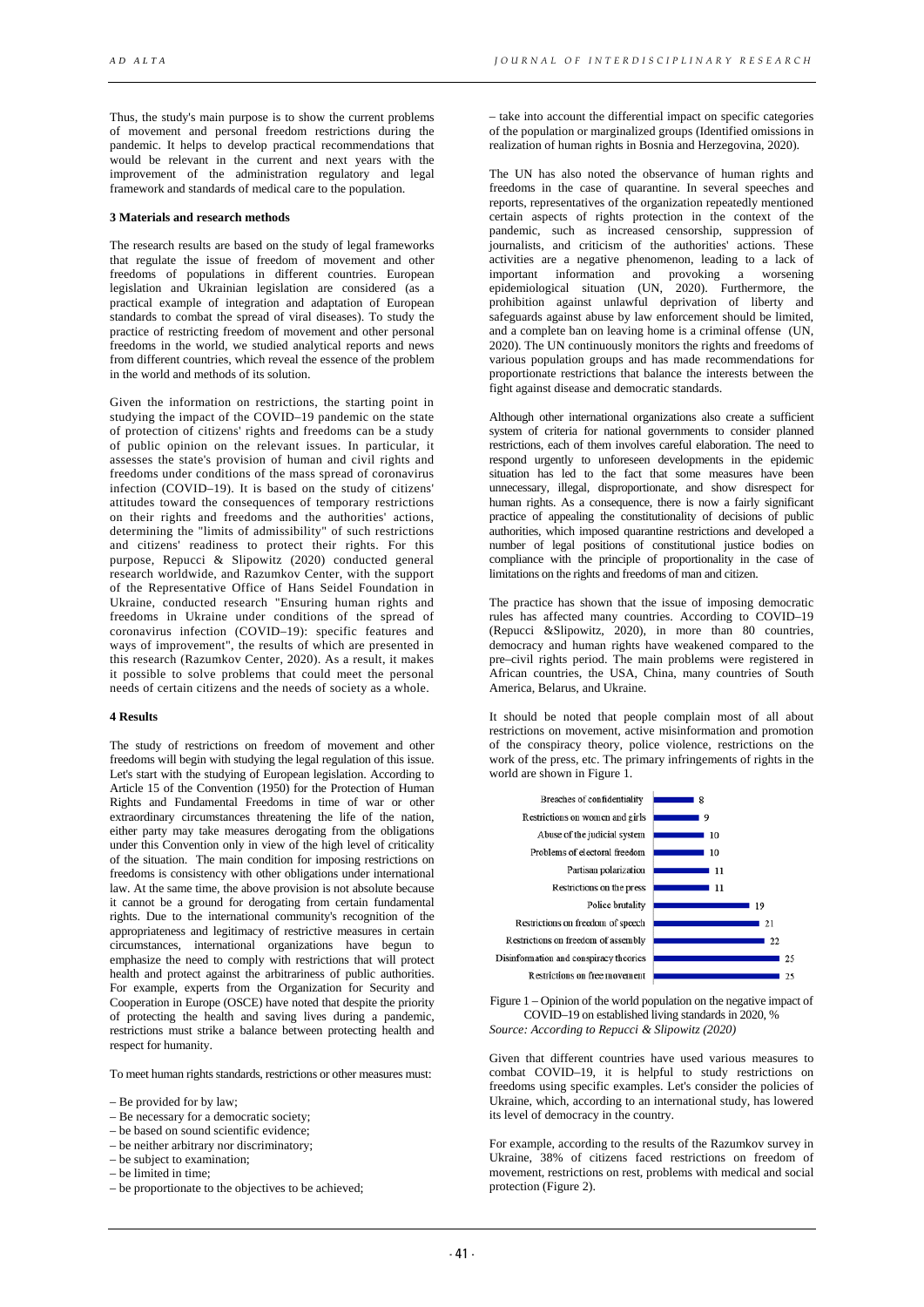

Figure 2 **–** Opinion of the population of Ukraine about the negative impact of COVID–19 on the established standard of living in 2020, %

*Source: Compiled by the authors based on Razumkov Center (2020)*

It can be concluded that many problems faced by other countries were not observed in Ukraine. For example, citizens did not feel violence from the police; there were no problems restricting women's freedoms rights, media freedom, etc. At the same time, people felt the problem of employment and doing business, the solution of medical issues.

Overall, 50.3% of the population felt that state and local authorities restricted constitutional rights and freedoms in the process of combating the spread of coronavirus infection (Figure 3).



Figure 3 **–** Opinion of Ukrainian citizens about the actions of the authorities to address the spread of COVID–19 in 2020, % *Source: Compiled by the authors based on Razumkov Center (2020)*

58.9% of respondents believe that such measures are justified. It shows that, in general, restrictions on freedoms are necessary, and the population supports such measures. But at the same time, some actions of the authorities were not understood by the citizens; for example, it concerns restrictions to visit parks, use public transport, and stay in the street without documents. Let us consider the primary resistance of the population to the actions of the authorities to prevent the spread of COVID–19 (Figure 4).



Figure 4 – Main resistance of the majority of the population to restrictions of freedoms in Ukraine in 2020, % *Source: Compiled by the authors based on Razumkov Center (2020)*

Ukrainians believe that the restrictions on medical care in matters unrelated to COVID–19, social insecurity, the right to privacy, an adequate standard of living, the right to work, study, and engage in entrepreneurial activities are unacceptable.

Thus, in the process of solving the issues of restrictions of freedom of movement and other personal freedoms of a person in certain countries, it is necessary to take into account the point of view of the population of this country, which concerns unjustified or exaggerated prohibitions that cause misunderstanding and protests.

Today, vaccination is considered the primary method of solving the problem of freedom of movement and other restrictions during the pandemic in Ukraine. At the same time, compulsory vaccination is also a restricted form of human freedom, so it is not expedient to solve one issue of democratic importance at the expense of infringement of other rights. Let's consider what methods to fight the problem of restrictions of freedom of movement and other freedoms in different countries and how scientists of the world treat the problem.

## **5 Discussion**

Today the most controversial issue of restrictions on rights and freedoms is considered the issue of restriction of movement. In many countries, this restriction has led to judicial intervention, but different courts have ruled differently. In Russia, for example, restrictions on movement during the fight against coronavirus are not considered illegal because such actions are taken by the authorities in an emergency situation and comply with the recommendations of the World Health Organization (Roudik, 2021). Conversely, in Bosnia and Herzegovina, where restrictions on crossing certain areas and movement restrictions were imposed on people over the age of 65, a court overturned this decision within one hour. The court's decision was based on a violation of human rights, given the principle of proportionality and reasonableness, as well as through the lack of explanation for the total ban on movement and the uncertainty of the grounds for such a decision. Thus, in adjudicating this issue the court relied on the principle of legality and proportionality during quarantine restrictions, violation of which may create a threat of distrust of citizens towards the authorities (Identified omissions in realization of human rights in Bosnia and Herzegovina, 2020).

Restrictions on religious beliefs are no less of an issue. It is one of the natural human rights ensured by international documents and constitutions of all countries, and it is the basis of decision– making in life (Yarmol & Tuchapets, 2015). Restrictions on freedom of religion and attendance at religious gatherings are one of the main restrictions methods in many countries, including Ukraine (Lykhova et al., 2021). But the issue has been most controversial in the United States since the Supreme Court of the United States imposed a ban on such restrictions in 2020. Despite public criticism that the court favored religion over health, the decision to ban religious meetings was deemed cruel. The situation was similar in California and other U.S. states, which have ruled that protecting the constitutional rights of human liberties trumps fighting a pandemic (Becket, 2020).

On the other hand, there have been a number of court sessions where the issue has been decided in favor of public health. For example, a judge has ruled that emergencies that have a real and substantial impact on a crisis do not constitute a clear, significant violation of human rights (Hudson, 2020). According to the authors, such judicial decisions can be the basis for deciding other precedents in the U.S. and other countries facing such a problem.

The problem of banning business work has become another field of discussion. The objective impossibility of providing remote work to everyone who wants to work has formed an active resistance of entrepreneurs to the prohibition of trade and the operation of stores and entertainment centers. For example, in the Czech Republic in a court order (Kučera & Jiří Maršál, 2021) was overturned a ban on the trade in construction materials because anti–crisis measures and restrictions should be based on objective and reasonable justification, which the Czech authorities could not do. The situation in the U.S. was similar, as some states banned gyms while swimming pools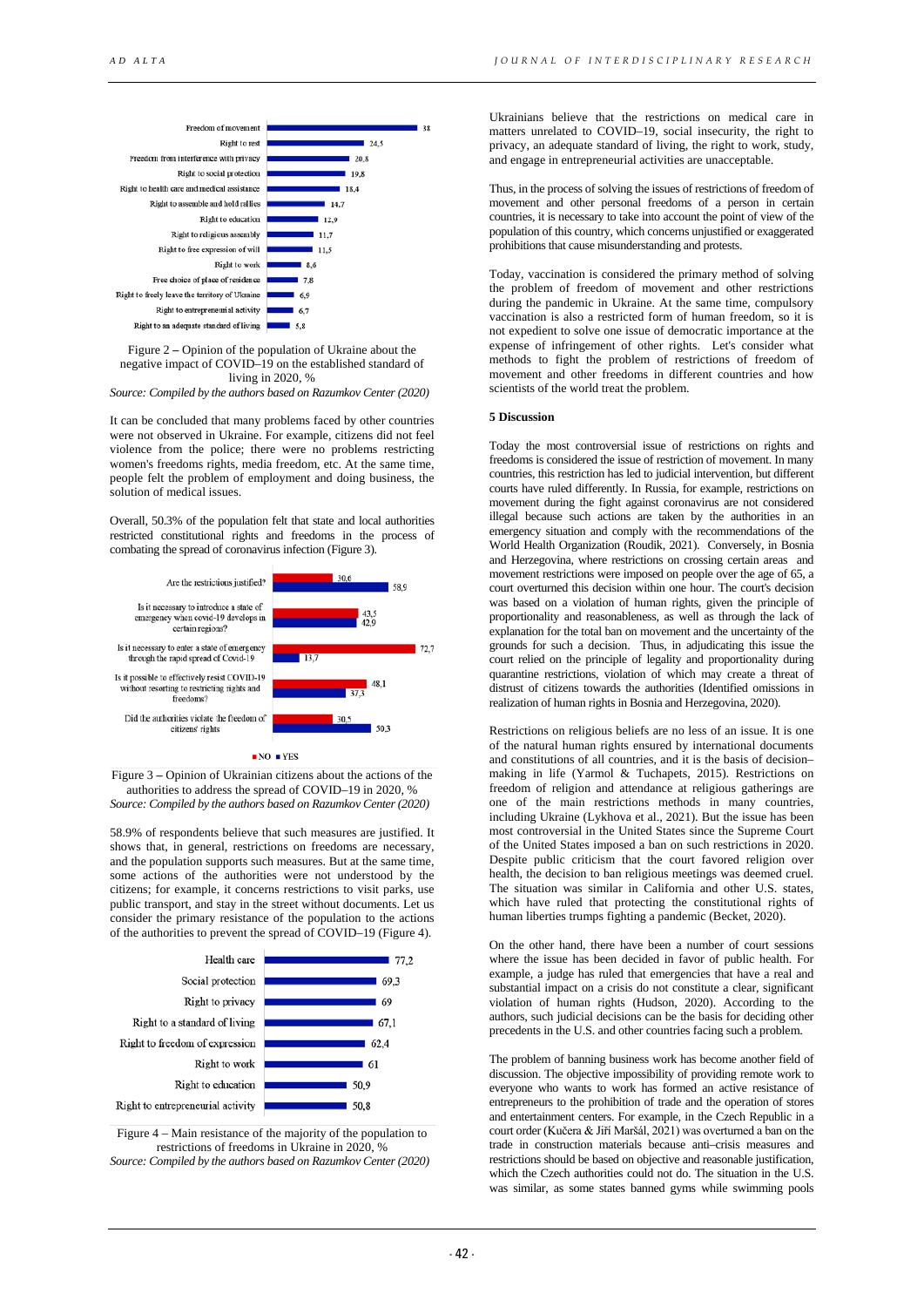were not closed. Thus, such restrictions were judicially lifted on the grounds of unreasonableness and ensuring equality and fairness (Hull Eikho et al., 2021).

In 2021, the world faced another freedom restriction compulsory vaccination. It is the main method to combat the spread of COVID–19 and resume the freedoms of citizens. Today, with mass vaccination in Ukraine and many other countries, this issue is the most debated (Mihus et al., 2021).

In more than 100 countries, compulsory vaccination is one of the main methods of fighting disease outbreaks. At the same time, 62 countries have now resorted to different responsibility measures for the lack of habit. Most of the restrictions concern the prohibition of children from attending educational institutions (). In some countries, such as Italy and the Czech Republic, parents of unvaccinated children must pay a fine. In addition to measles, children should be vaccinated against diphtheria, pertussis, tetanus, hepatitis B, polio, hemophilus influenza, chickenpox, mumps, and rubella. Mandatory vaccination against such diseases without fines is present in almost all European states. The U.S. has also supported such disease control methods, so compulsory mass vaccination practices in all 50 states. But despite the fact that the lack of vaccination restricts certain rights and freedoms of citizens, they still resist these decisions, especially in those countries where residents do not trust the authorities.

The issue of trust in mass vaccination has been scientifically studied, particularly by the London School of Hygiene and Tropical Medicine (2021), which showed that pushy recommendations and pressure lead to a natural resistance of people to do anything and to be vaccinated, among other things. So, on the one hand, there is a natural, unreasonable reaction of people to compulsory vaccination against COVID–19. But on the other hand, there is also a justified reaction. This is especially true for health professionals and people who study mass immunization.

Studies of the effects of mass vaccination have only been done on preschool and school–age children. Statistics on vaccinations for adults are available only for influenza, hepatitis A, and B. In some countries, vaccinations against these diseases are recommended by medical professionals, so they are not considered compulsory. Thus, there is no historical precedent for the impact of mass vaccination on disease development in society, so any predictions are not supported by statistical data. A group of Chinese researchers recently conducted another study, which found that people without medical education were more willing to be vaccinated than those with medical education.

The issue of collective immunity is also relevant. Six years ago, the WHO officially declared the UK rubella–free zone and promised to eradicate measles completely. But by 2020, there was a 10–fold increase in the incidence of measles. The collective immunity threshold was 68% for rubella and 92% for measles, so if a small part of the population lowers the measles threshold, the disease becomes particularly active in that region (Voronin, 2021). Unfortunately, there are no studies on the collective immunity threshold for Covid–19.

Professor of the School of Pharmacy at the University of Maryland Peter Doshi (2021) is convinced that compulsory vaccination cannot be raised categorically since all vaccines do not have enough research on the long–term effect. Mandatory vaccination will be possible only with those drugs that can receive a WHO certificate, which will not happen until 2022. Thus, for now, providing compulsory vaccination or restrictions on the rights of people who do not have the vaccine may also resonate in courts. As a result, they will decide whether to maintain or prohibit compulsory vaccination at their discretion. On the other hand, authorities recommend that their residents be vaccinated, providing many advantages in leading active lifestyles compared to unvaccinated people. Restrictions on equality rights can also lead to a number of public discontents, and at this point, states must prepare a legal framework to protect the rights of individuals and society.

# **6 Conclusions**

Thus, the practice of appealing the constitutionality of restrictions on freedoms is not yet fully formed. However, due to the insufficient legal framework and the insufficient level of medical research, it will be up to judges to decide on the legality of government actions restricting freedoms in light of both national legislation and the recommendations and decisions of the WHO.

The possibility of threats to individual freedom to defeat a global pandemic remains a pressing and relevant issue today. Restrictive measures may be recognized as legitimate if imposed according to established procedures, and conversely, if authorities exaggerate their authority, such restrictions will be overturned in constitutional courts. In making different decisions about restrictions on freedoms, it is necessary to rely on current medical research, the level of violation of citizens' freedoms, and, of course, the legal and regulatory framework. But despite the lack of such information, in some countries, the fight against COVID–19 has been put in the first place, so it has created a justification for special powers to the executive branch and poses a number of threats to the violation of the constitutive legality. Therefore, each restriction requires constant, complete monitoring to ensure a balance between ensuring human rights and public health.

# **Literature:**

1.Amon, J.(2020). COVID–19 and Detention: Respecting Human Rights. *Health and Human Rights Journal.* Available at: https://www.hhrjournal.org/2020/03/covid–19–and–detention– respecting–human–rights

2.Asi, Y.M. (2021), Freedom of Movement as a Determinant of Women's Health: Global Analysis and Commentary. *World Medical & Health Policy*. Available at: https://doi.org/ 10.1002/wmh3.402

3.Cohen, J.? & Kupferschmidt, K. (2020). Countries test tactics in 'war' against COVID–19. *Science,* vol. 367, Iss. 6484, 1287– 1288. Available at: DOI: 10.1126/science.367.6484.1287.

4.*Convention* for the *Protection* of *Human Rights* and *Fundamental Freedoms (*1950). Rome, *4*. XI. Available at: https://www.echr.coe.int/documents/convention\_eng.pdf

5.COVID–19 vaccine refusal is higher among health and social care workers who feel pressured by their employers (2021). *London School of hygiene and tropical medicine.* Available at: https://www.lshtm.ac.uk/newsevents/news/2021/covid–19–vacci ne– refusal–higher–among–health–and–social–care–workers–who–feel

6.Doshi, P., Tanveer, S., Rowhani–Farid, A., Hong, K., & Jefferson, T. (2021). Transparency of COVID–19 vaccine trials: decisions without data. *BMJ Evidence–Based Medicine*. Available at: DOI: 10.1136/bmjebm–2021–111735

7.Emmons, C. (2020). International Human Rights Law and COVID–19 States of Emergency. *Verfassungsblog.* Available at: https://verfassungsblog.de/international–human–rights–law– and–covid–19–states– of–emergency.

8.Ensuring human rights and freedoms in Ukraine amid the spread of coronavirus infection (COVID–19): features and ways of improvement (2020). *Razumkov Center.* Available at: https://razumkov.org.ua/uploads/article/2020\_covid\_prava.pdf

9.Habibi, R., Burci, G., & Campos, T. (2020). Do not violate the International Health Regulations during the COVID–19 outbreak. *The Lancet*, 395, 10225, 664–666. Available at: https:// doi10.1016/S0140–6736(20)30373–1

10. Hudson, Jr. D.L. (2020). COVID–19 emergency measures and the First Amendment. *Fire.* Available at: https://www. thefire.org/first–amendment–library/special–collections/covid– 19–emergency–measures–and–the–first–amendment/

11. Hull Eikho, K., Plunkett, S., Martin–Patterson, R., Levine, J.A., & Clow, G.H. (2020) Litigation Advisory: Constitutional Challenges to Pandemic Restrictions: What's Happening Now. *Alston & Bird*. Available at: https://www.alston.com/en/insights/publications/2020/09/consti tutional–challenges–to–pandemic/

12. Human Rights in times of COVID–19 (2020). Identified omissions in realization of human rights in Bosnia and